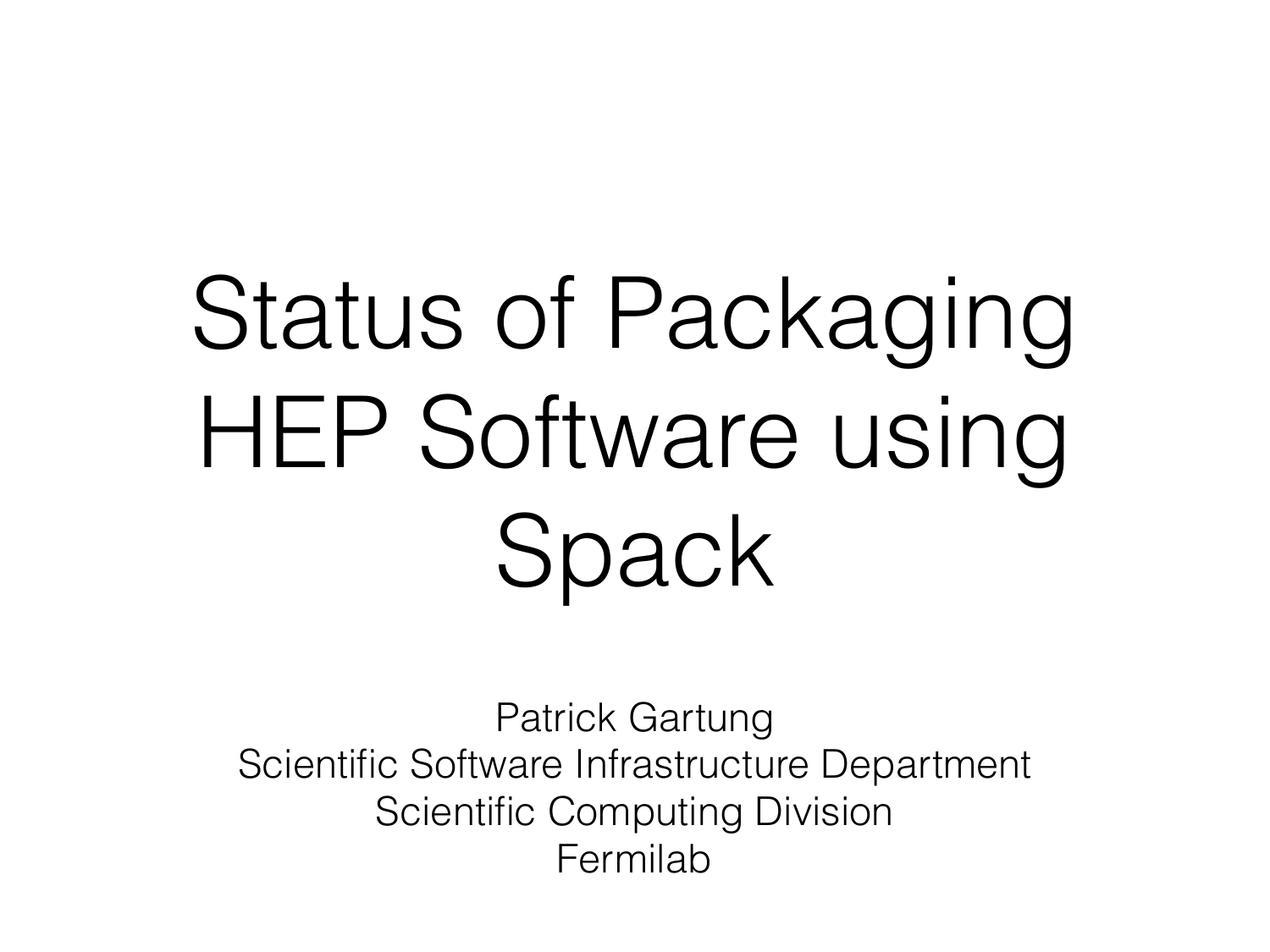# Why Packaging?

- Building all of the software needed to run a physics analysis can be complicated and time consuming.
- Some physicists have the background/interest to " $\bigcap$
- Most physicists want an "Easy Button" so they can get to making histograms.
- The solution: provide packages of prebuilt software or a simple script to build the packages.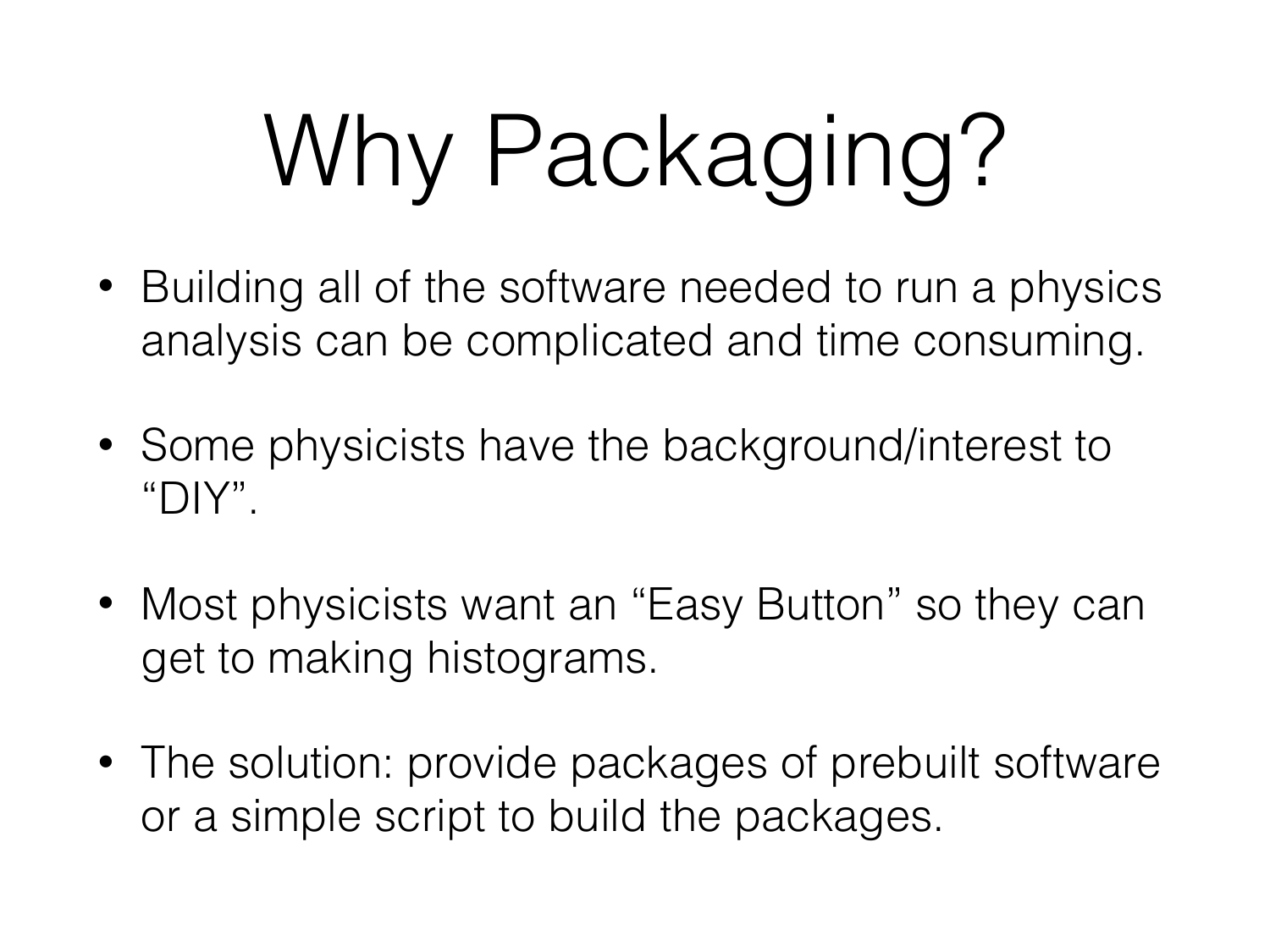Spack

- originally designed as a "package manager for supercomputers" but applicable to many platforms
- <https://github.com/LLNL/spack> source code
- <http://software.llnl.gov/spack> documentation
- [https://www.computer.org/csdl/proceedings/sc/](https://www.computer.org/csdl/proceedings/sc/2015/3723/00/2807623.pdf) 2015/3723/00/2807623.pdf official paper
- <https://github.com/LLNL/spack/wiki> Information including info about weekly teleconference
- <https://groups.google.com/d/forum/spack> google group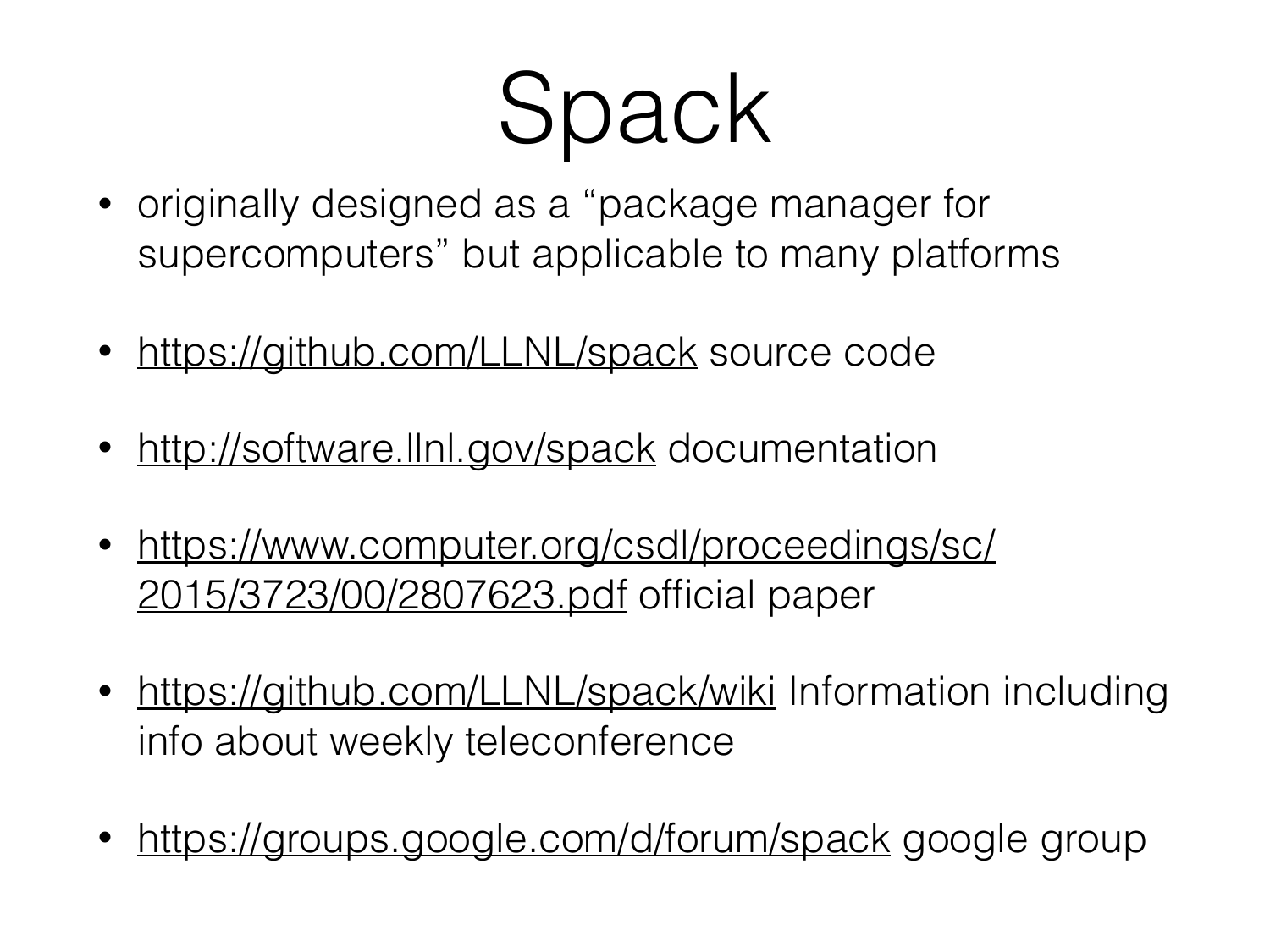#### Features

- multiple compilers, multiple platforms and multiple variants from one package definition
- package definition declares dependencies on other packages
	- syntax for a range of dependency versions
	- dependencies are concretized into a DAG
	- a hash is generated from the DAG
	- reuse of dependencies that meet the criteria (in the range of versions and variants)
- compiler and linker wrappers that set rpath to declared dependencies
	- your program always find the right library
	- setting rpath circumvents the issue of SIP on OS X 10.11 squashing DYLD\_LIBRARY\_PATH in shell subprocesses
- generates tk environment modules and dotkit files for runtime environment needs
	- can be extended to generate other environment setup scripts lmod modules in development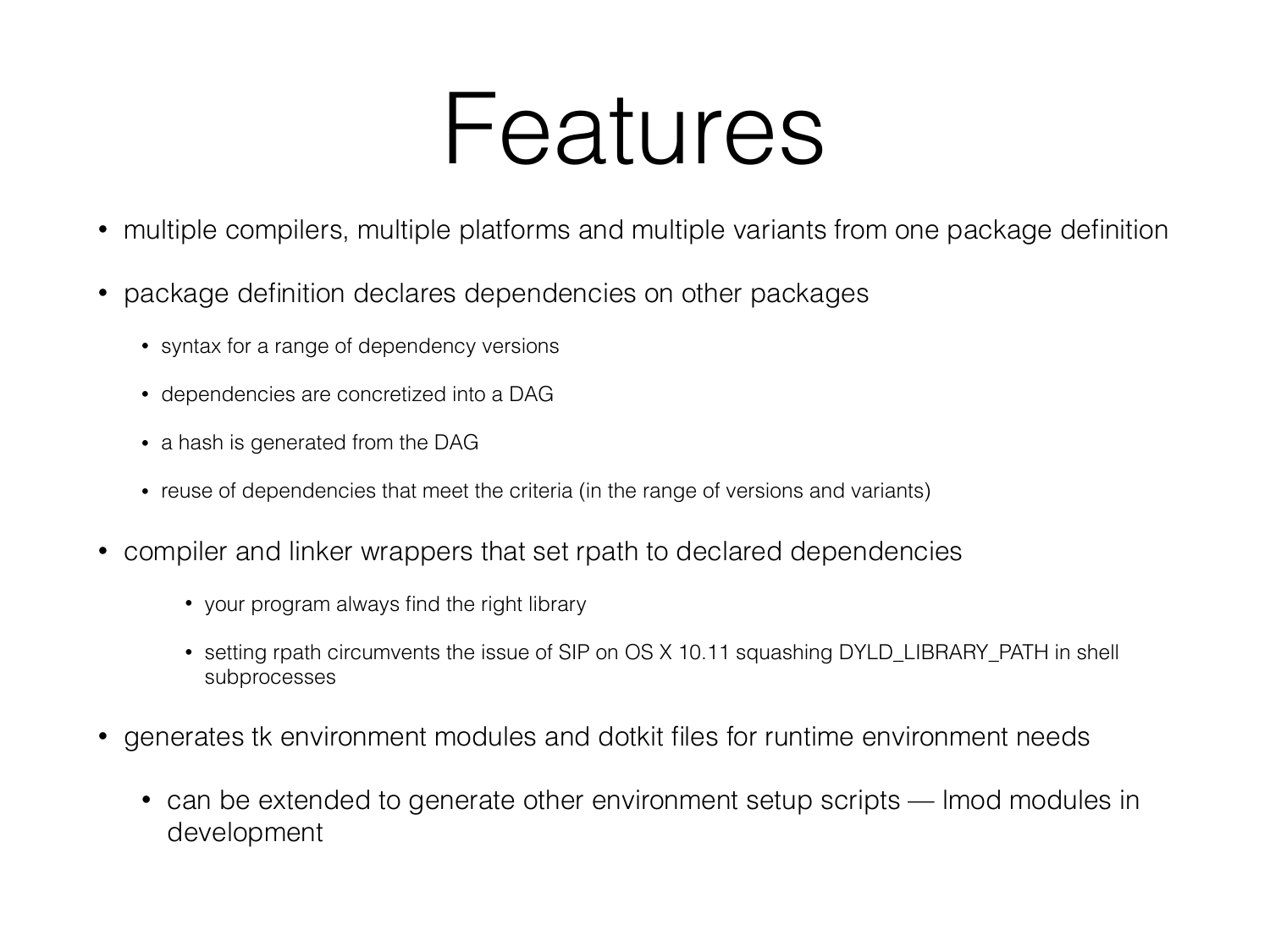### hep-spack

- An add-on repo for Spack with common HEP packages
- <https://github.com/HEP-SF/hep-spack>
- See README.md for directions on adding packages to spack
- clhep, cppunit, fastjet, gccxml, geant4, xerces-c graphviz,py-py2neo,py-mistune, root6, xrootd
- 376 spack built-in packages and counting
- <https://github.com/HEP-SF/hep-spack/wiki/spack-builtin-packages>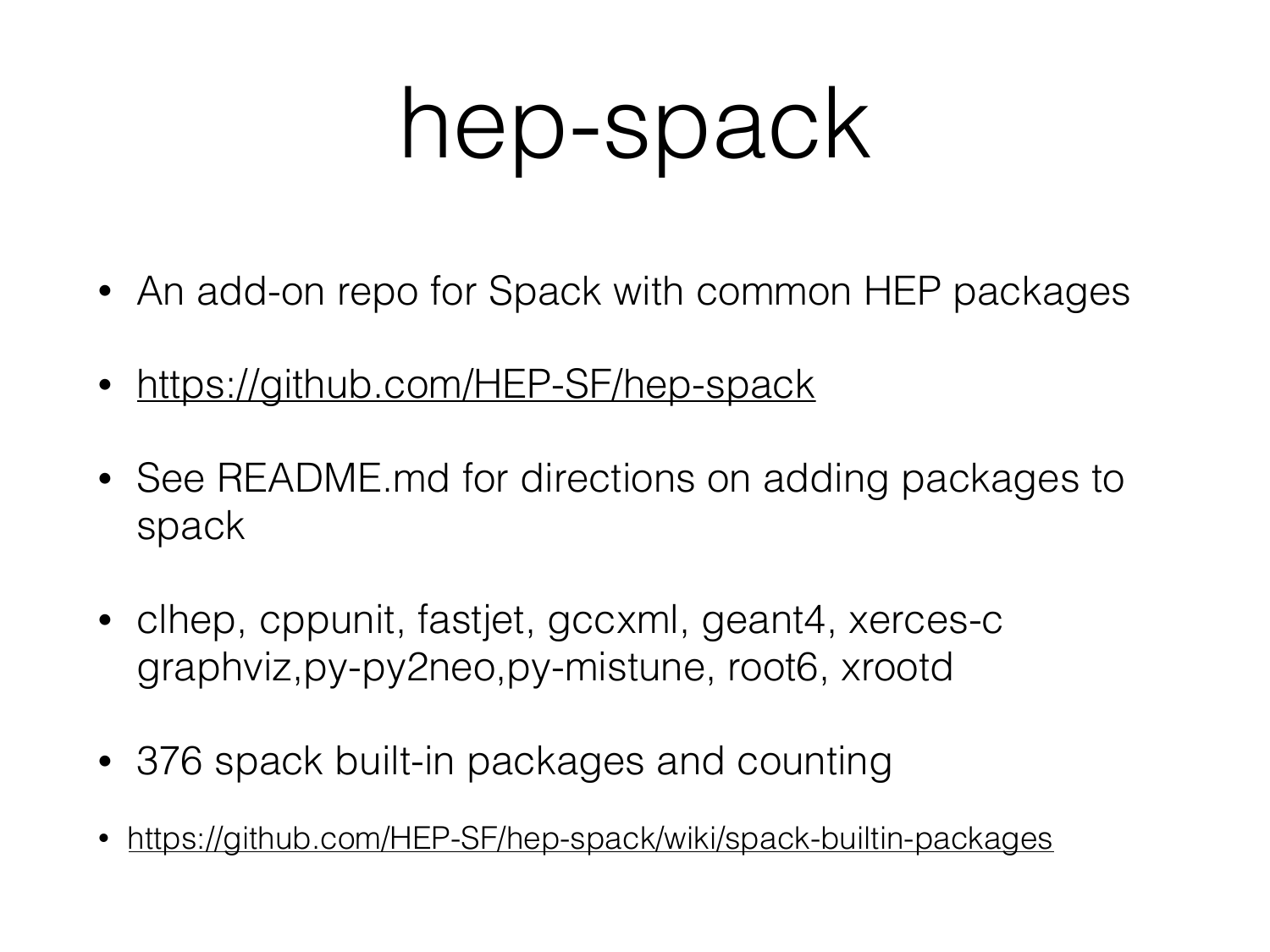## Platforms I've built on

- OSX10.10 with system clang and bootstrapped gcc 4.9.3
- SL7 with bootstrapped gcc 4.9.3
- SLF6 with bootstrapped gcc 4.9.3
- Ubuntu 14.04 with bootstrapped gcc 4.9.3
- <https://github.com/HEP-SF/hep-spack/wiki/hep-spack-packages> Product Matrix
- <https://github.com/HEP-SF/hep-spack/wiki/hep-spack-packages-built-with-dependencies-by-OS> list of products from spack including hep-spack packages and dependencies built.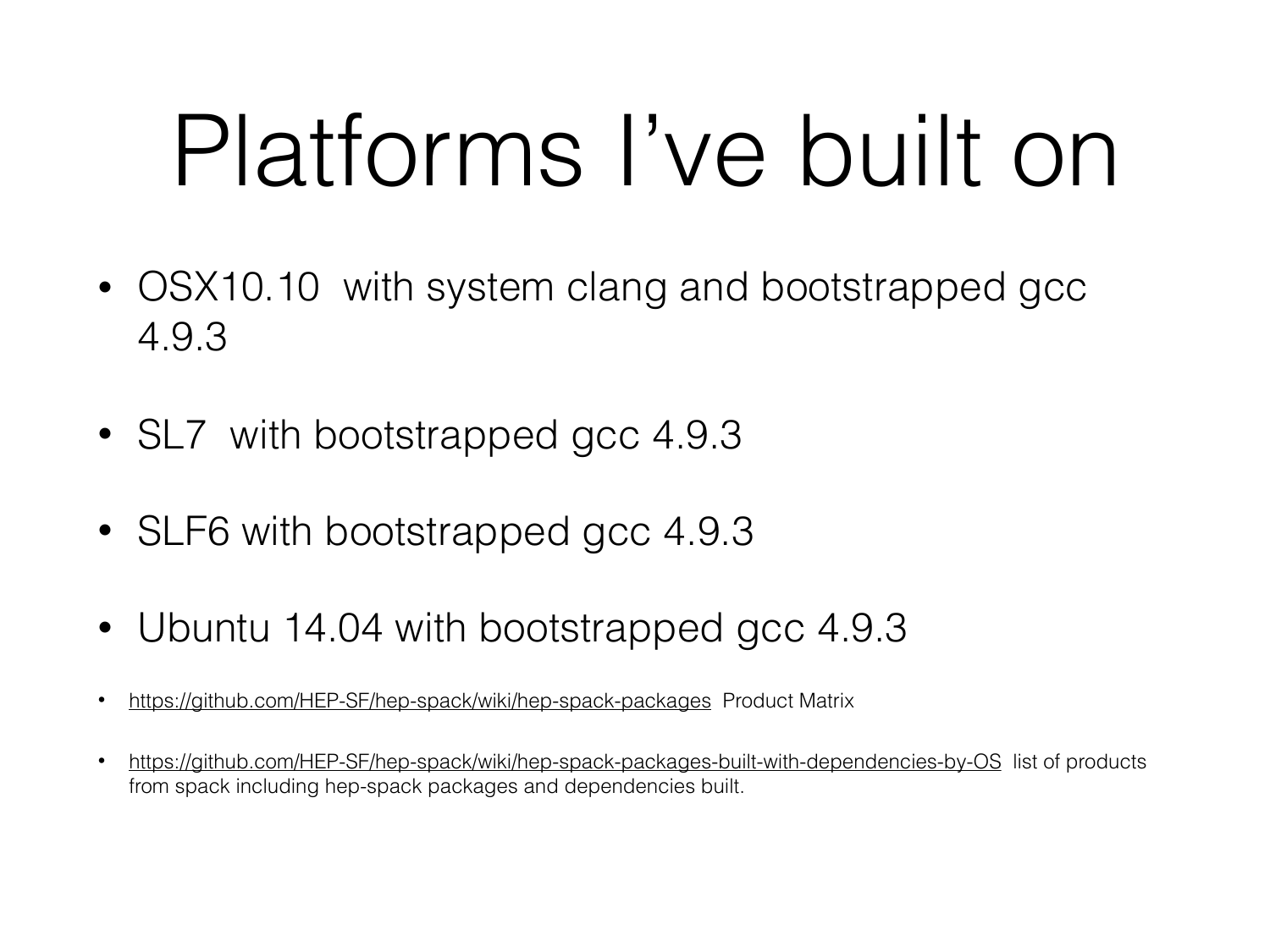#### Feedback and Experience

- Spack worked out of the box on SLF6, SL7 and Ubuntu 14.04
	- Digging a little deeper than README md resolved any initial misunderstandings.
- Spack worked out of the box on OS X with Xcode command line tools installed (clang)
	- Fortran support on OS X requires an Homebrew or MacPorts install of gcc with gfortran, but that's normal.
- Spack developers and community are very helpful.
	- Google group and weekly teleconference (report from HEP community included)
	- Many branches on forked repos and pull requests have W.I.P. implementations of features of interest to HEP
	- Branch that specifically addressed compiling gcc on OS X.
	- Resolved a bug I found compiling gcc on OS X. Spack compiler wrapper generated command "ld -r -rpath …". On linux the -rpath is ignored, on OS X this errors out.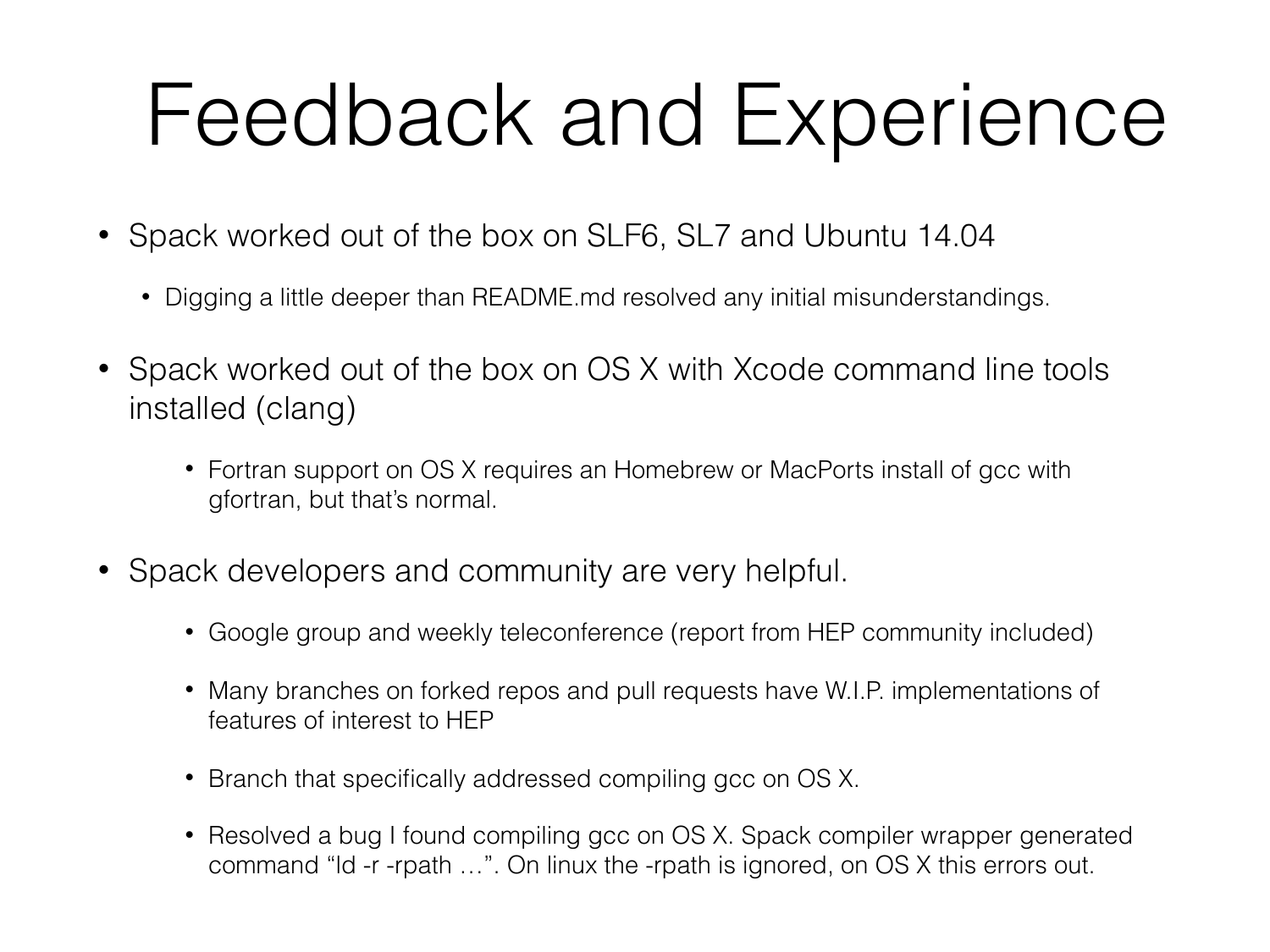### W.I.P. Features

- Create tarballs and relocate pre-built binaries
	- <https://github.com/LLNL/spack/pull/445>from Benedikt Hegner
	- <https://github.com/amundson/spack/tree/testmods>from Jim Amundson
	- <https://github.com/LLNL/spack/pull/631>make rpms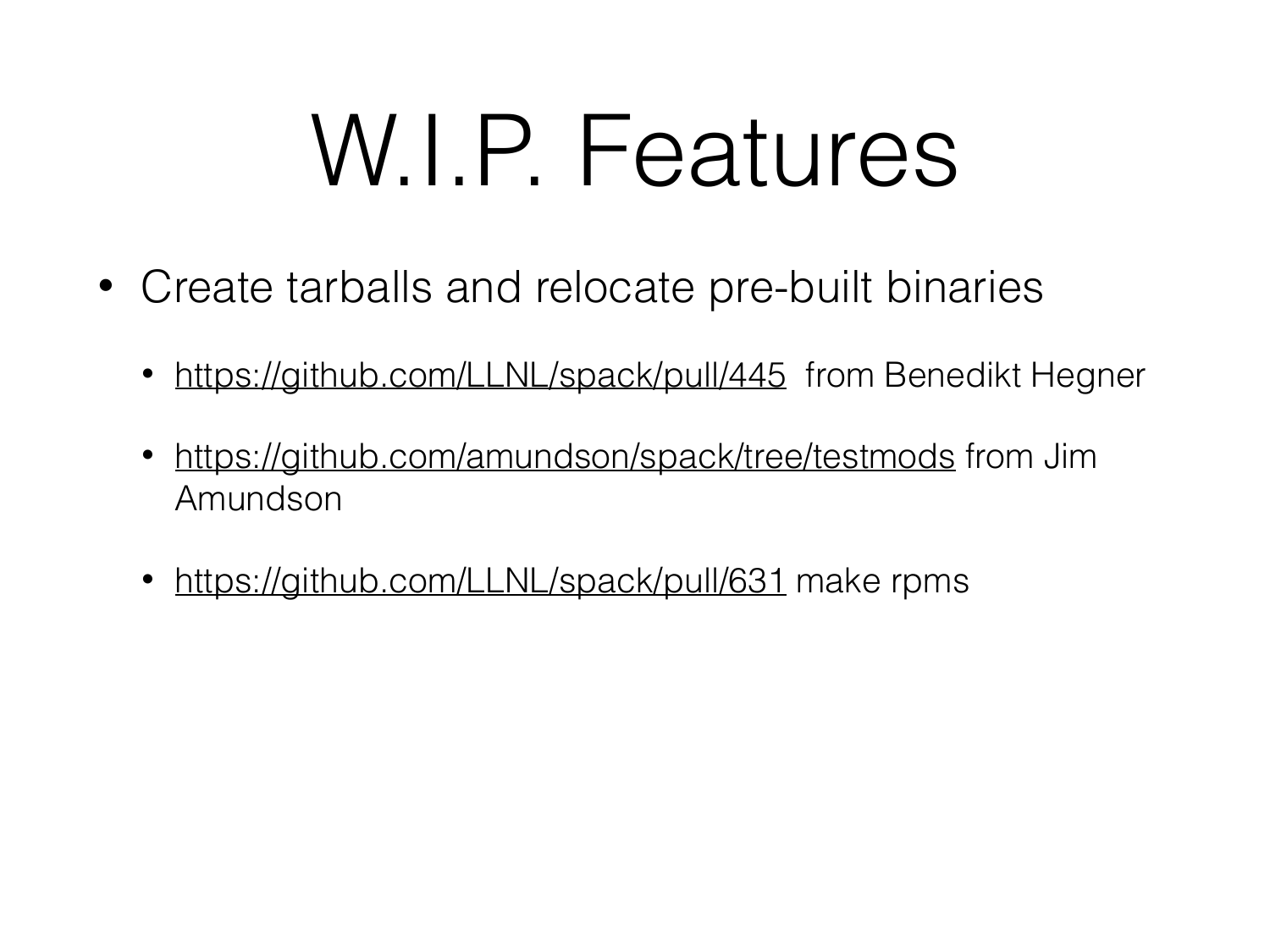### W.I.P. Features

- Development and run-time environment setup
	- <https://github.com/brettviren/spack/tree/feature/views>from Brett Viren
	- <https://github.com/LLNL/spack/pull/721>Recursively generate a list of "module load" commands that could be used to define a runtime environment
	- <https://github.com/LLNL/spack/pull/543>Add the spconfig command to setup up dependencies for a build environment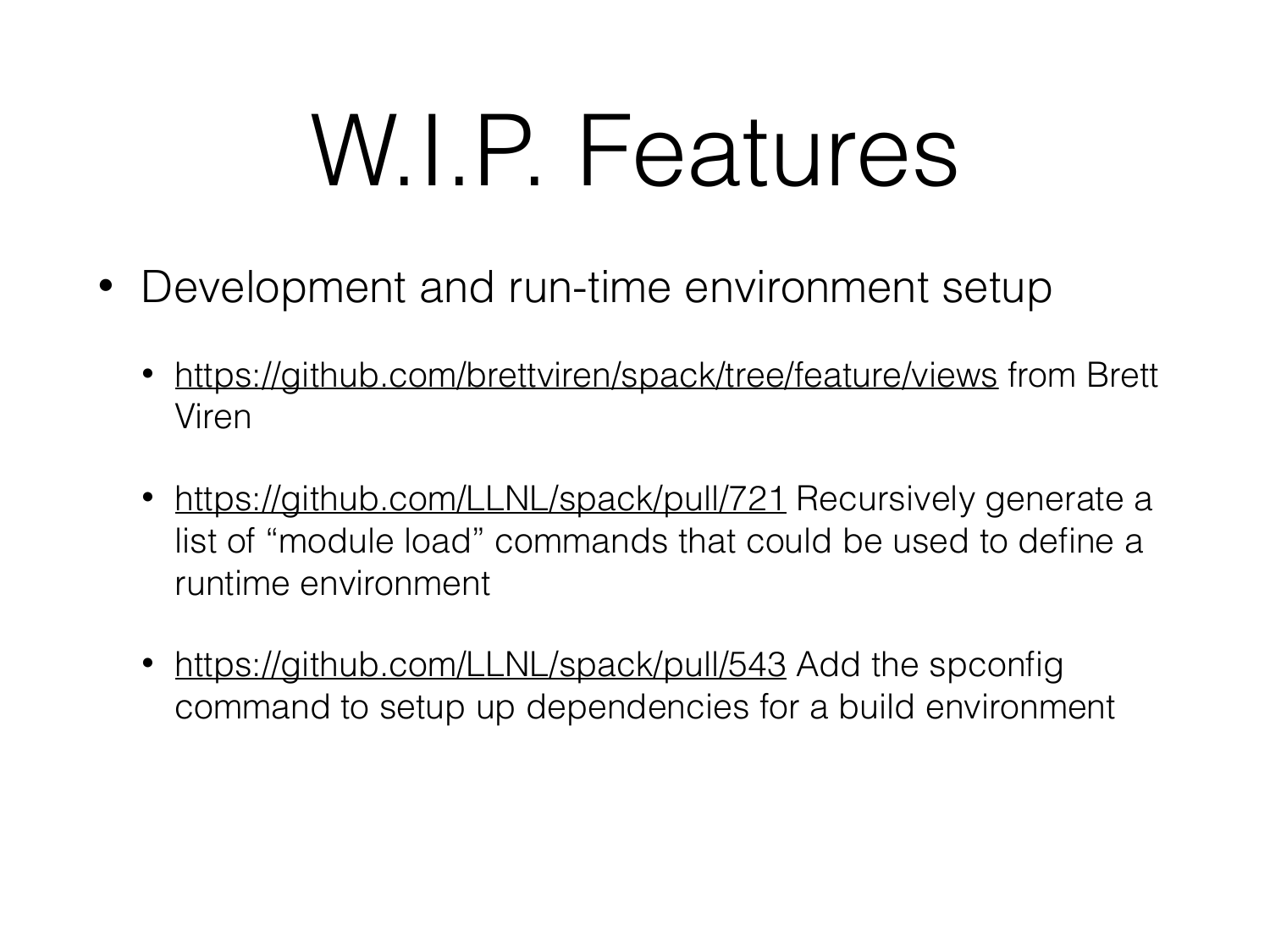### W.I.P. Features

- Better platform definitions
	- <https://github.com/LLNL/spack/pull/561>Defines Cray platform but also distinguishes Ubuntu and Centos.
	- [https://github.com/HEP-SF/documents/tree/master/HSF-TN/](https://github.com/HEP-SF/documents/tree/master/HSF-TN/draft-2015-NAM) draft-2015-NAM HSF naming conventions document
- Parallel builds of independent packages
	- <https://github.com/LLNL/spack/pull/843>from Benedikt Hegner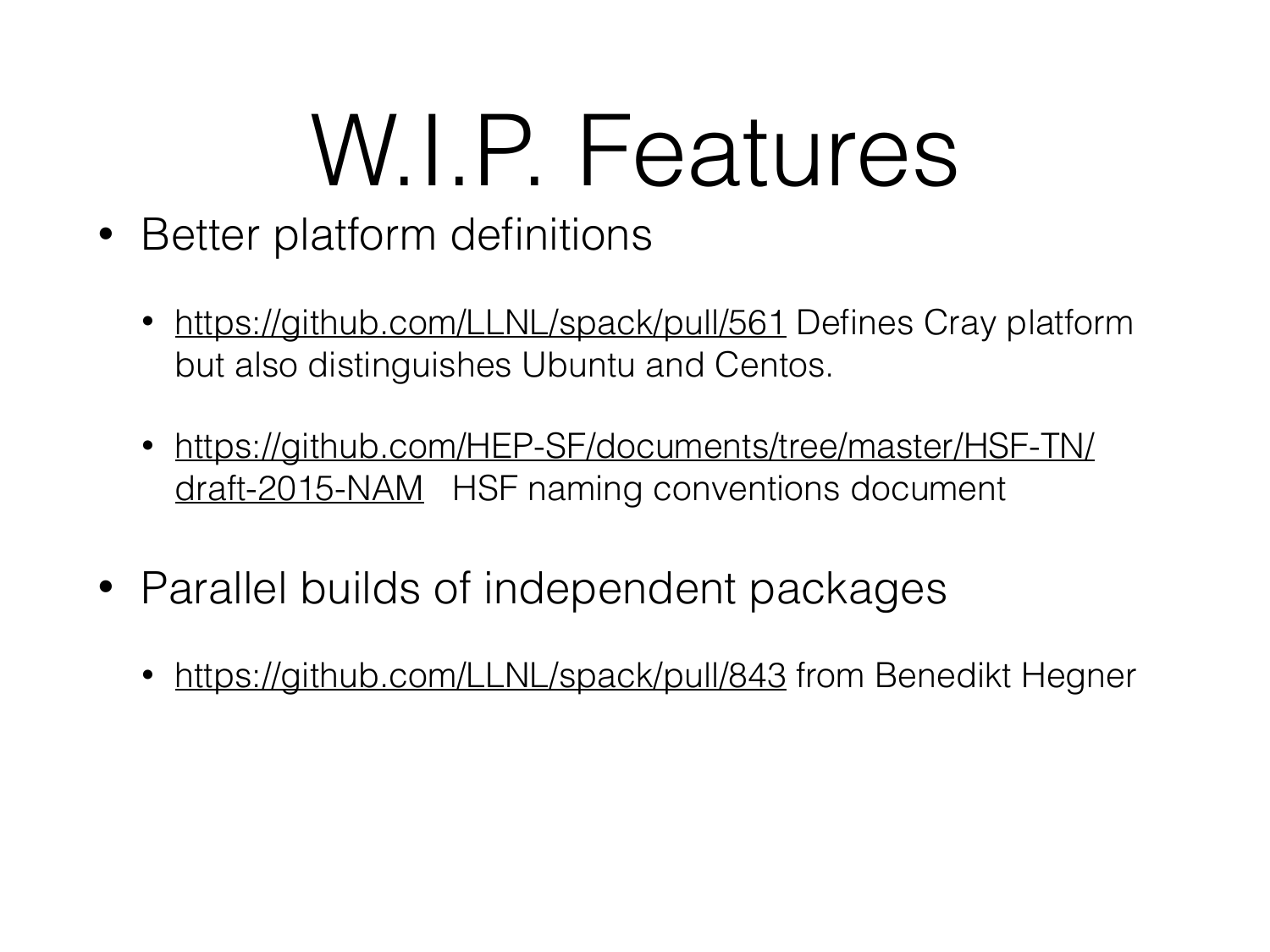# Missing Features

- Chaining multiple spack installations together (e.g. cymfs and home directory) has been requested
	- <https://github.com/LLNL/spack/issues/642>
- What other features are needed to make Spack useable to the HEP community?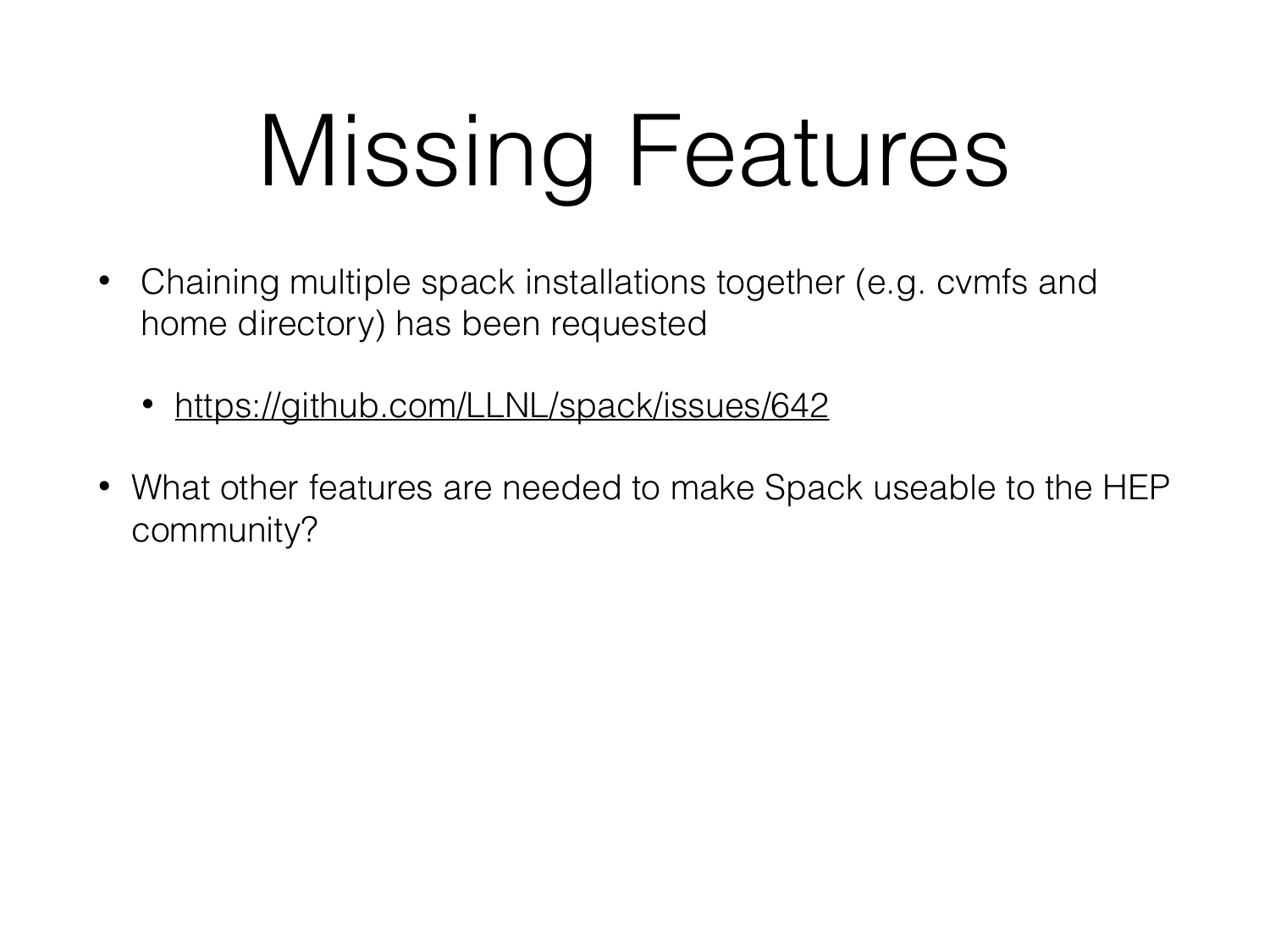#### var/spack/repos/fnal/packages/gccxml/package.py

from spack import  $*$ 

class Gccxml(Package): homepage = "https://github.com/gccxml/gccxml"  $url = "https://github.com/gccxml/gccxml"$ 

```
 version('2013-07-31', git='https://github.com/gccxml/gccxml.git', commit='3afa')
```

```
 depends_on('cmake @2.8.12.2:')
```

```
 def install(self, spec, prefix): 
     cmake(*std_cmake_args) 
     make() 
     make("install")
```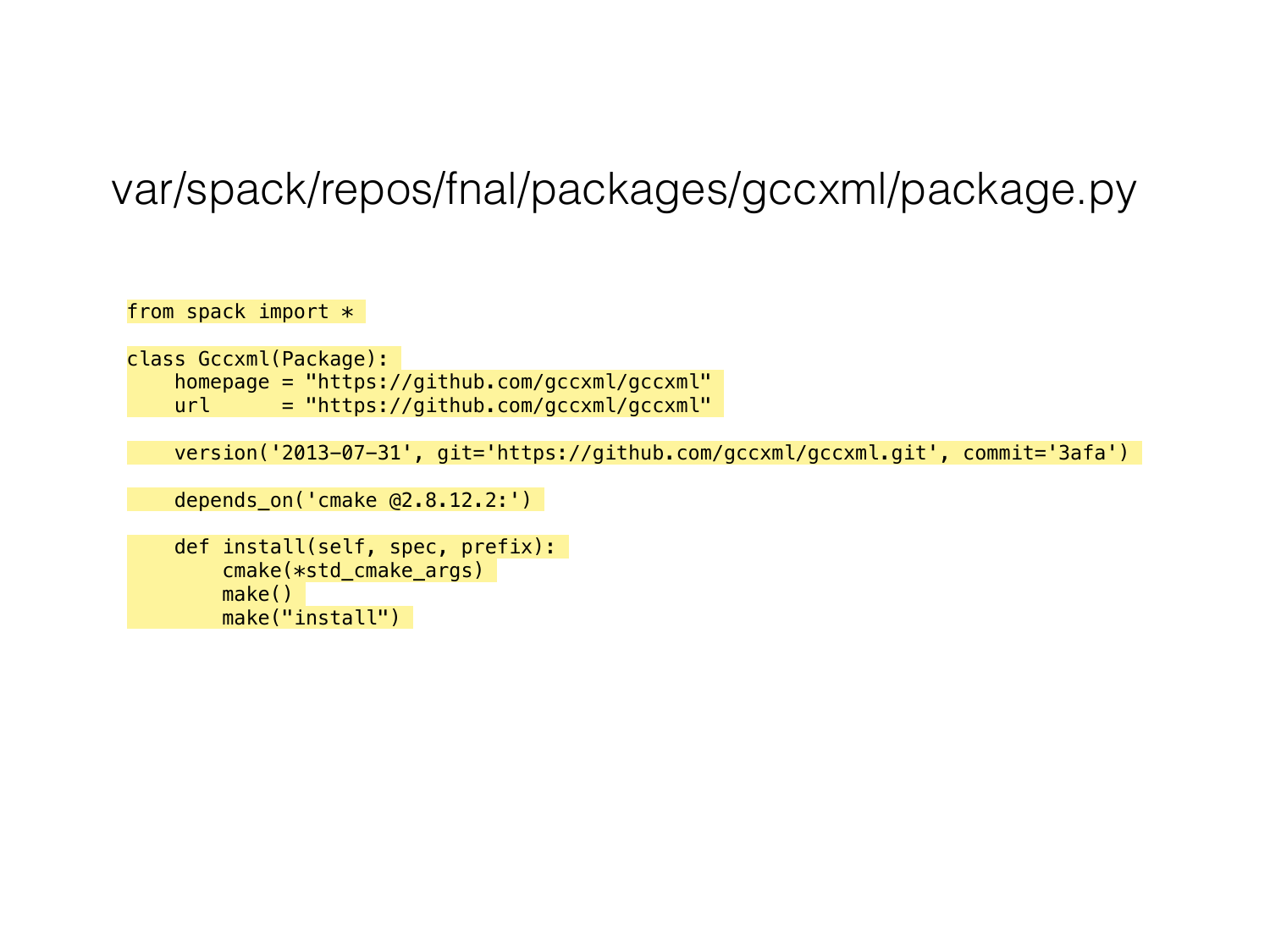#### var/spack/repos/hep-spack/packages/root/package.py

rom spack import  $*$ import sys

```
class Root(Package): 
     """ROOT is a data analysis framework.""" 
    homepage = "https://root.cern.ch" 
    url = "https://root.cern.ch/download/root V6.07.02.source.tar.gz"
```

```
 version('6.07.02', '3fb585bf9fa6ce06ca503173c8bee107') 
 version('6.06.02', 'e9b8b86838f65b0a78d8d02c66c2ec55')
```

```
 if sys.platform == 'darwin': patch('math_uint.patch')
```

```
depends on("cmake")
depends on("pcre")
depends on("fftw")
 depends_on("clhep@2.3.2.2") 
depends on("geant4")
 depends_on("graphviz") 
 depends_on("python") 
depends on("gsl")
 depends_on("libxml2+python") 
depends on("jpeg")
depends on("openssl@1.0.2f")
 depends_on("freetype") 
 if sys.platform != 'darwin': 
    depends on("libpng")
```

```
 def install(self, spec, prefix):
```

```
build directory = join path(self.stage.path, 'spack-build')
source directory = self.size.stage.source path
```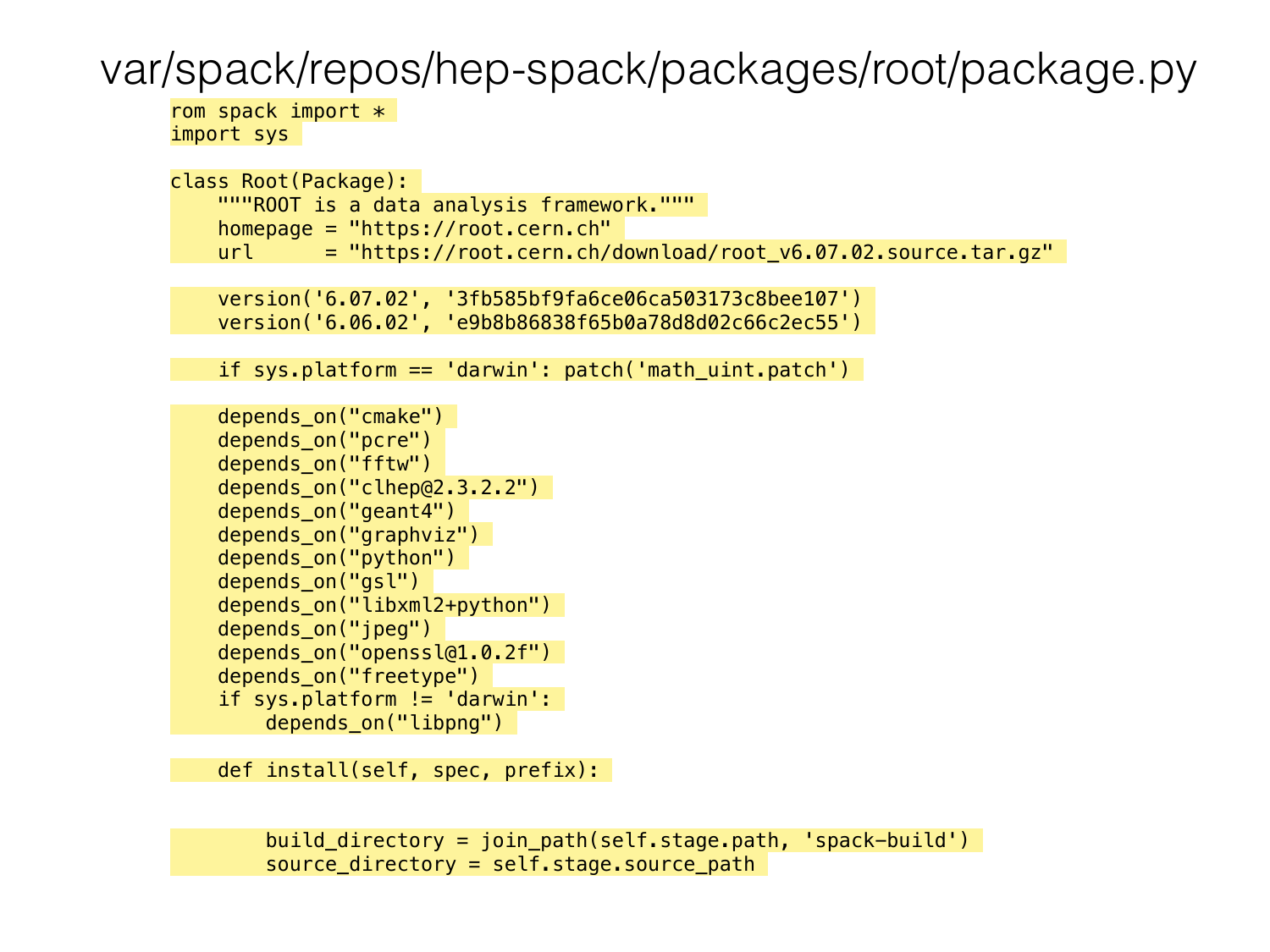#### var/spack/repos/hep-spack/packages/root/package.py



 """Handle ROOT's unusual version string.""" return "https://root.cern.ch/download/root v%s.source.tar.gz" % version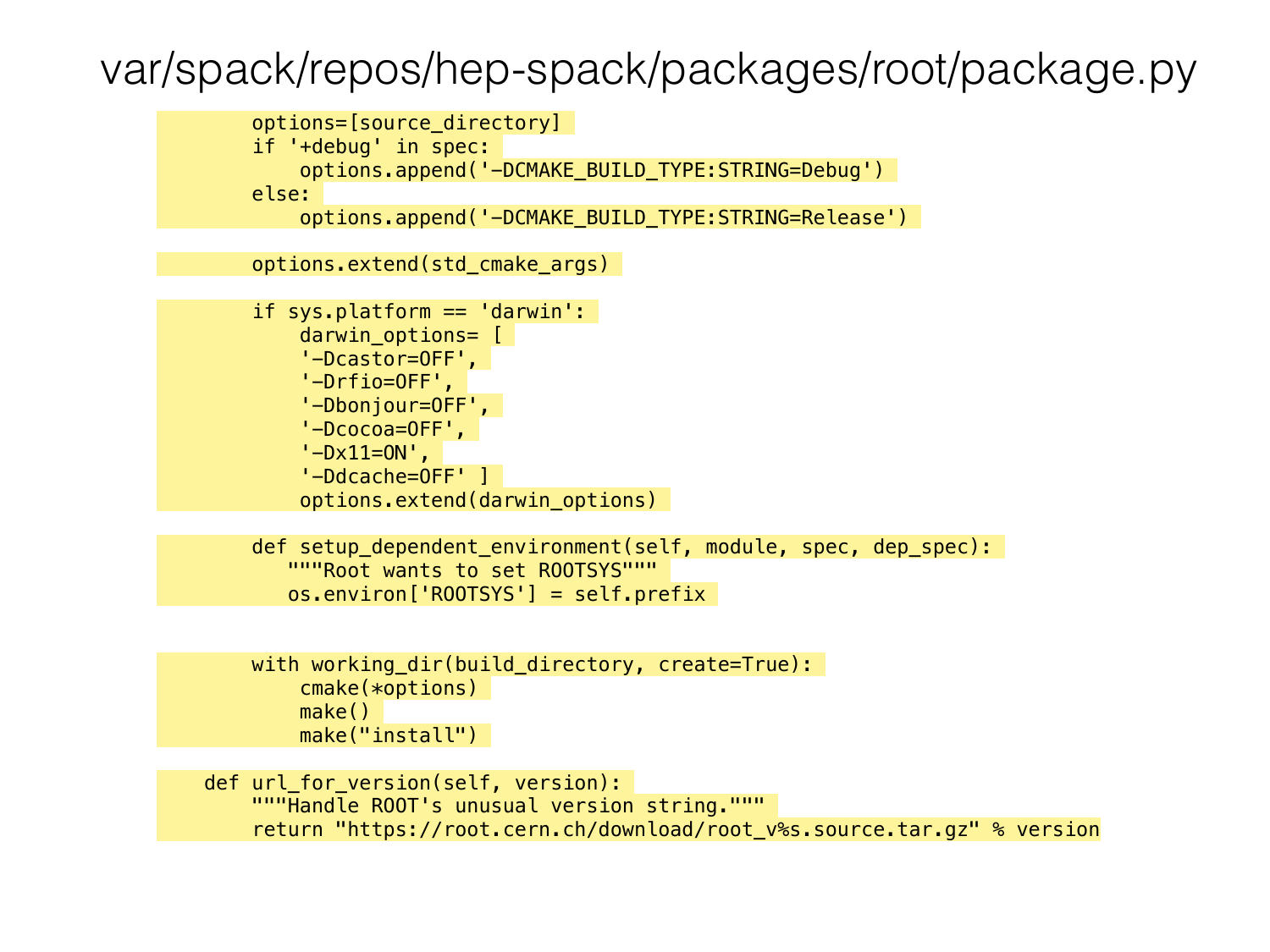#### var/spack/repos/hep-spack/packages/geant4/package.py

from spack import  $*$ 

class Geant4(Package):

 """Geant4 is a toolkit for the simulation of the passage of particles through matter. Its areas of application include high energy, nuclear and accelerator physics, as well as studies in medical and space science."""

```
 homepage = "http://geant4.cern.ch/" 
url = "http://geant4.cern.ch/support/source/geant4.10.01.p03.tar.gz"
```

```
 version('10.01.p03', '4fb4175cc0dabcd517443fbdccd97439')
```

```
depends on("xerces-c")
depends on("cmake")
 depends_on("clhep@2.3.1.1")
```

```
 def install(self, spec, prefix):
```

```
cmake \arg s = \text{list}(\text{std} \text{ cmake } \arg s) cmake_args.append('-DXERCESC_ROOT_DIR:STRING=%s'%spec['xerces-c'].prefix) 
 cmake_args.append('-DGEANT4_BUILD_CXXSTD=c++11')
```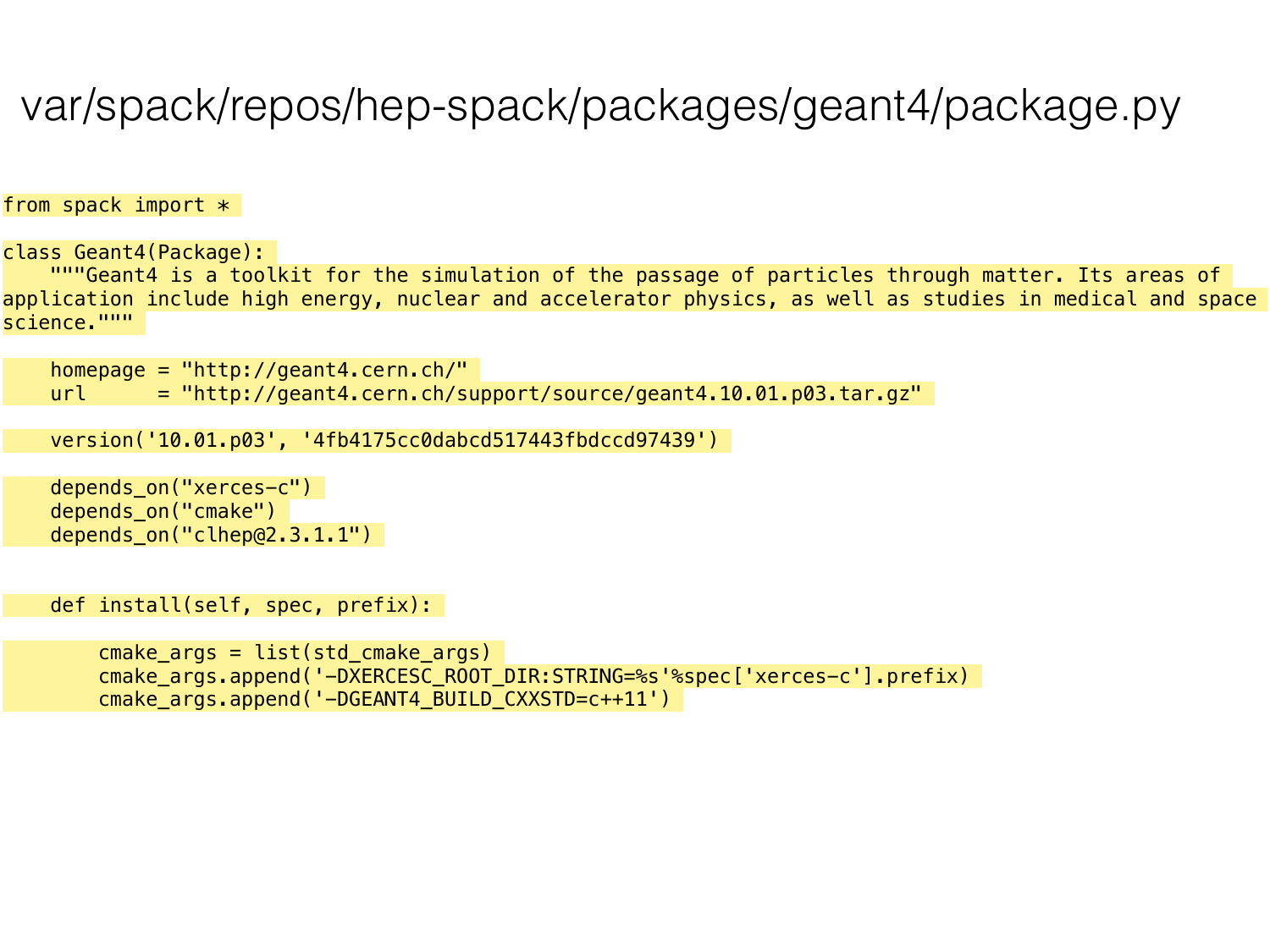## Unsolvable DAG

- Made root dependent on one version of clhep and geant4.
- Made geant4 dependent on a different version of clhep.
- Did spack catch this?
- Yes, but the error is a little cryptic: [vagrant@localhost geant4]\$ spack install root **==>** Error: Invalid spec: 'clhep@2.3.2.2^cmake@3.2:'. Package clhep requires version 2.3.1.1, but spec asked for 2.3.2.2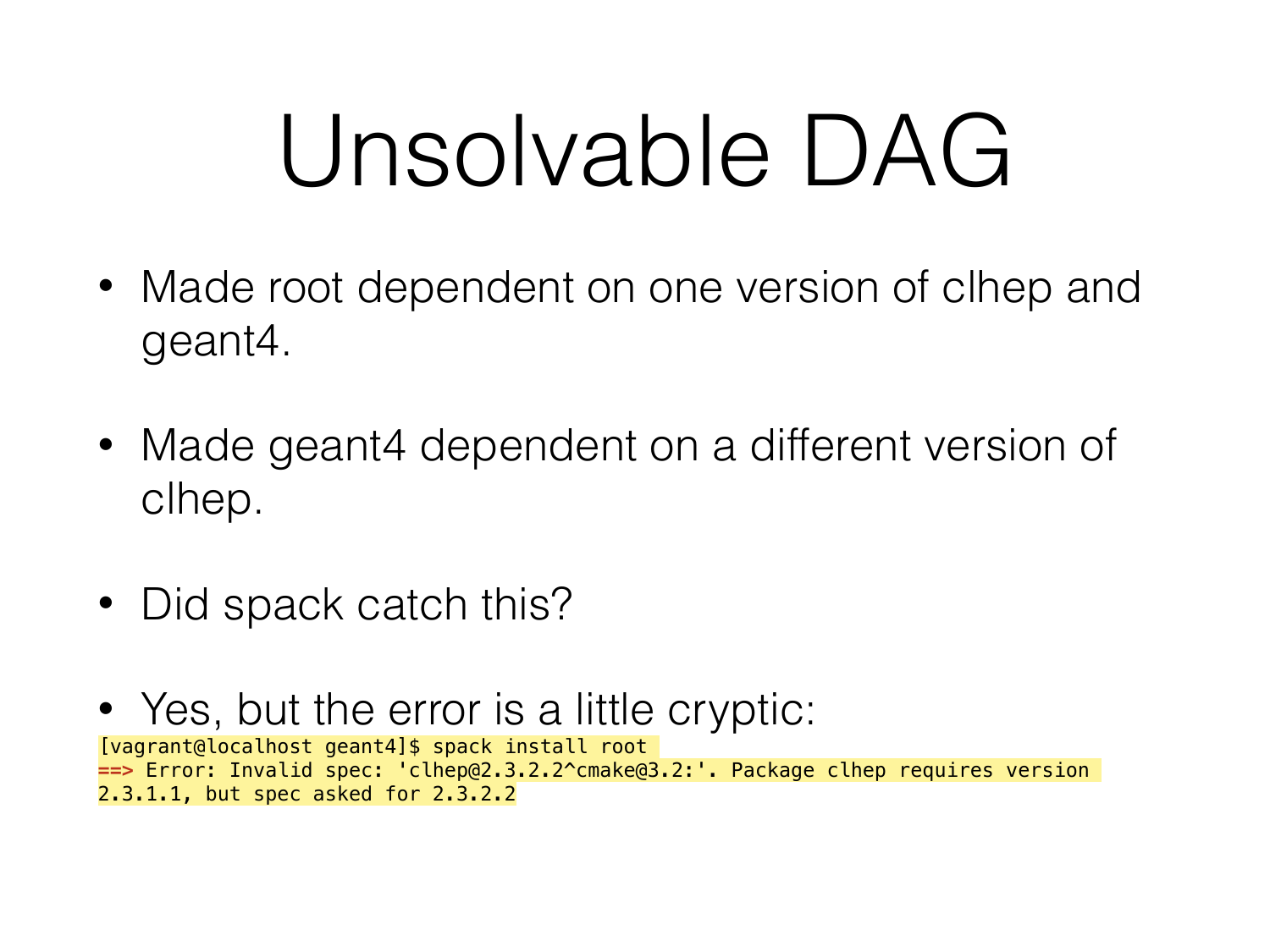## Spackathon

- Create spack packages for all of the external packages built with lcgcmake
- https://gitlab.cern.ch/sft/lcgcmake/blob/master/externals/CMakeLists.txt
- <http://lcgsoft.web.cern.ch/lcgsoft/release/84/>
- Grab the links to tarfiles from the page above and add Spack package definitions for each to the hep-sf package repo.
- Follow the example from<https://github.com/HEP-SF/hep-spack>
- The target platform is CernCentos7 but you can try on any linux distribution.
- The target compiler will be gcc 5 built with spack.
- For OS X a linux VM or remote linux node is recommended.
- In preparation for the Spackathon, you should try building gcc 5 with spack.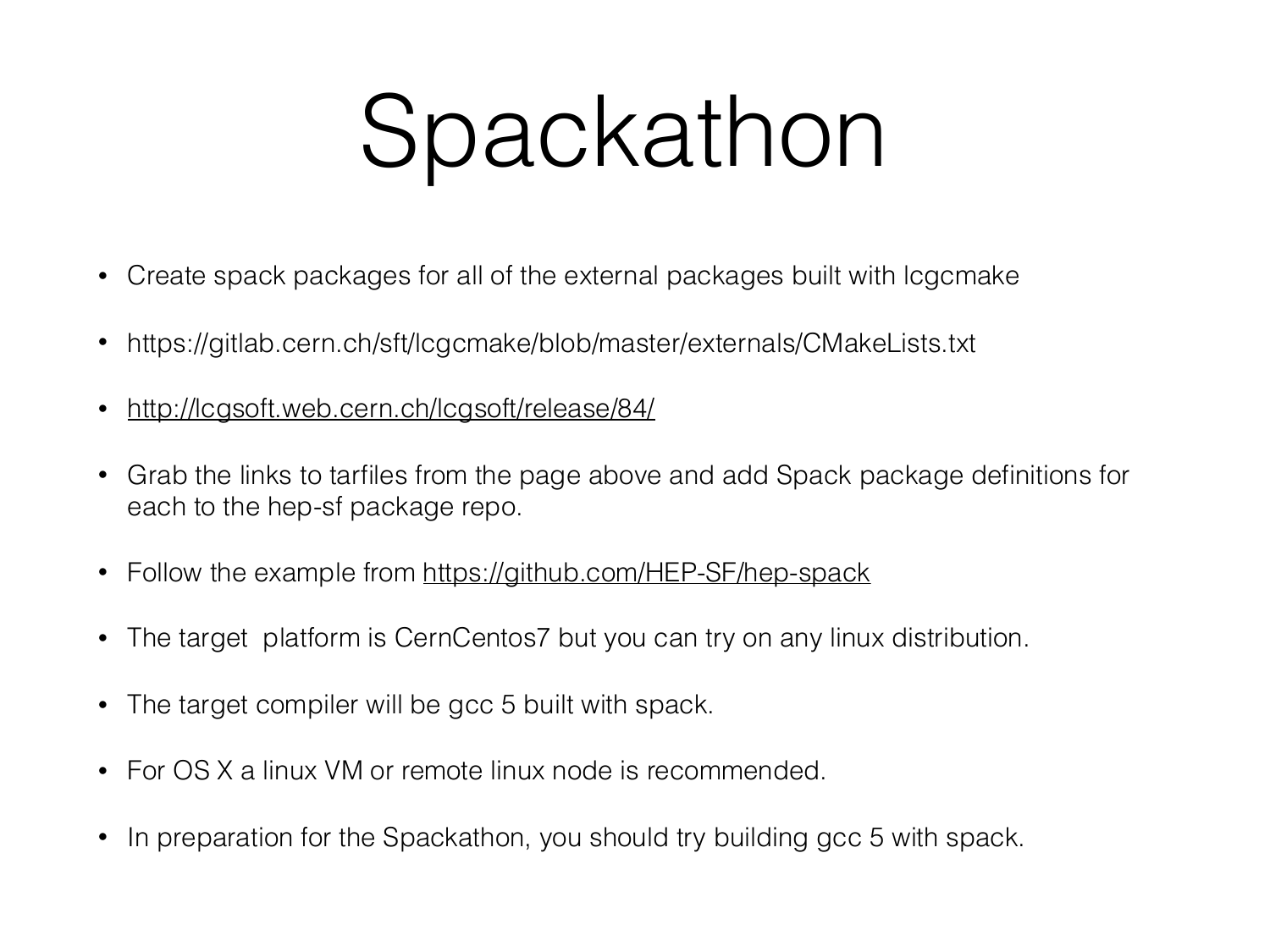OSX10.10 with clang / gcc 4.2.1

==> 47 installed packages.

```
-- darwin-x86 64 / clang@7.0.2-apple -------------------------------
boost@1.60.0+atomic+chrono~cxx14+date_time~debug+filesystem+graph~icu_support+iostreams+locale+log+math~mpi
+multithreaded+program_options~python+random+regex+serialization+shared+signals+singlethreaded+system+test
+thread+wave 
bzip2@1.0.6 
cmake@3.5.2~doc+ncurses+openssl~qt 
fftw@3.3.4+float+long_double~mpi~openmp~quad 
freetype@2.5.3 
ghostscript@9.16 
graphviz@2.38.0 
gsl@2.1 
jpeg@9a 
libpng@1.6.16 
libxml2@2.9.2+python 
ncurses@6.0 
openssl@1.0.2f 
pcre@8.38 
python@2.7.11 
readline@6.3 
root@6.07.02 
sqlite@3.8.5 
swig@3.0.8 
xz@5.2.2 
zlib@1.2.8 
-- darwin-x86_64 / gcc@4.2.1 ------------------------------------ 
gcc@4.9.3~binutils~gold gmp@6.1.0 mpc@1.0.3 mpfr@3.1.4
```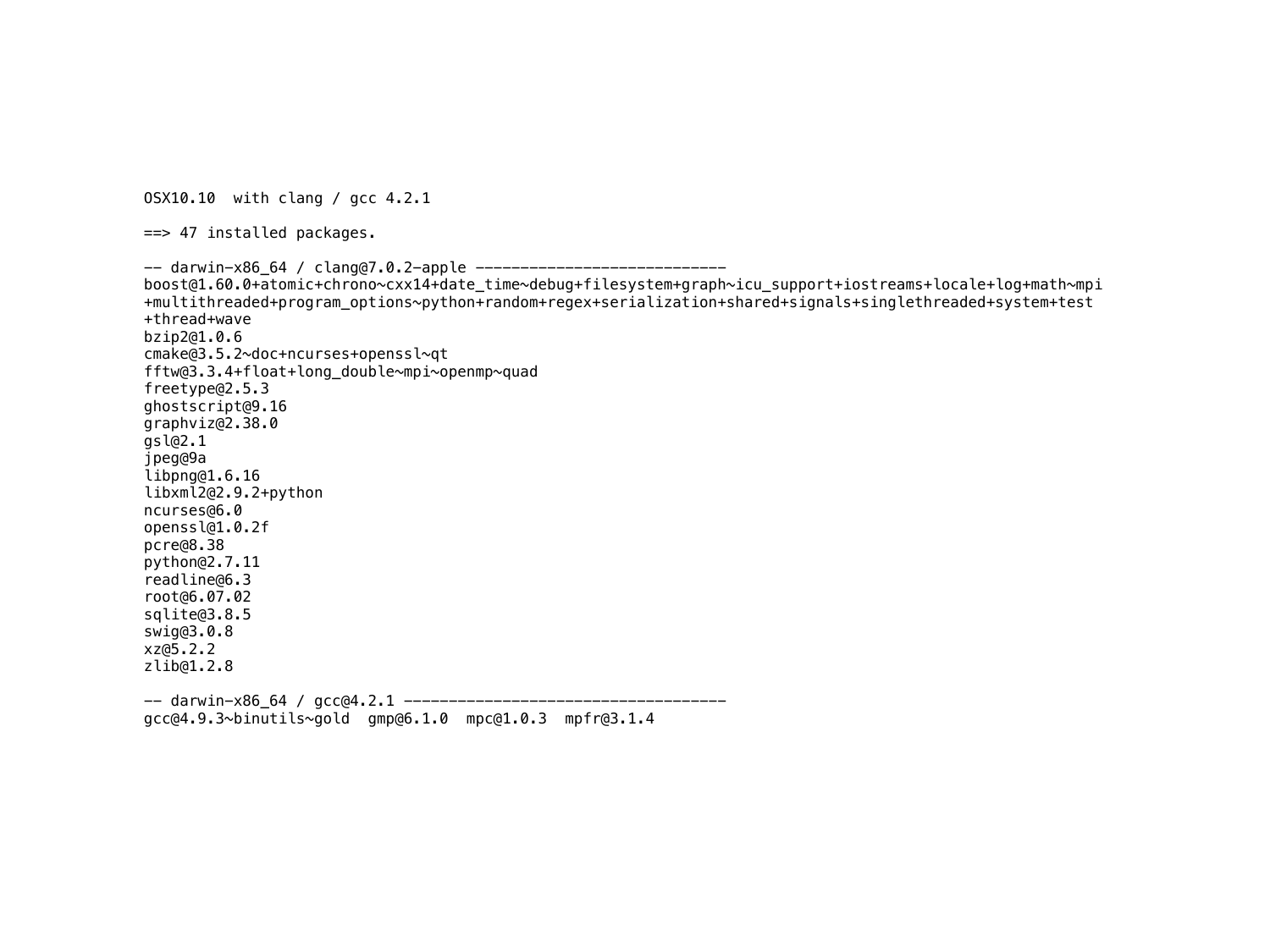OSX10.10 with bootstrapped gcc 4.9.3

-- darwin-x86\_64 / gcc@4.9.3 ----------------------------------- boost@1.60.0+atomic+chrono+date\_time~debug+filesystem+graph~icu\_support+iostreams+locale+log +math~mpi+multithreaded+program\_options~python+random+regex+serialization+shared+signals +singlethreaded+system+test+thread+wave bzip2@1.0.6 cmake@3.5.2~doc+ncurses+openssl~qt environment-modules@3.2.10 fftw@3.3.4+float+long\_double~mpi~openmp~quad freetype@2.5.3 ghostscript@9.16 graphviz@2.38.0 gsl@2.1 jpeg@9a libxml2@2.9.2+python ncurses@6.0 openssl@1.0.2f pcre@8.38 python@2.7.11 readline@6.3 root@6.07.02 sqlite@3.8.5 swig@3.0.2 tcl@8.6.5 xz@5.2.2 zlib@1.2.8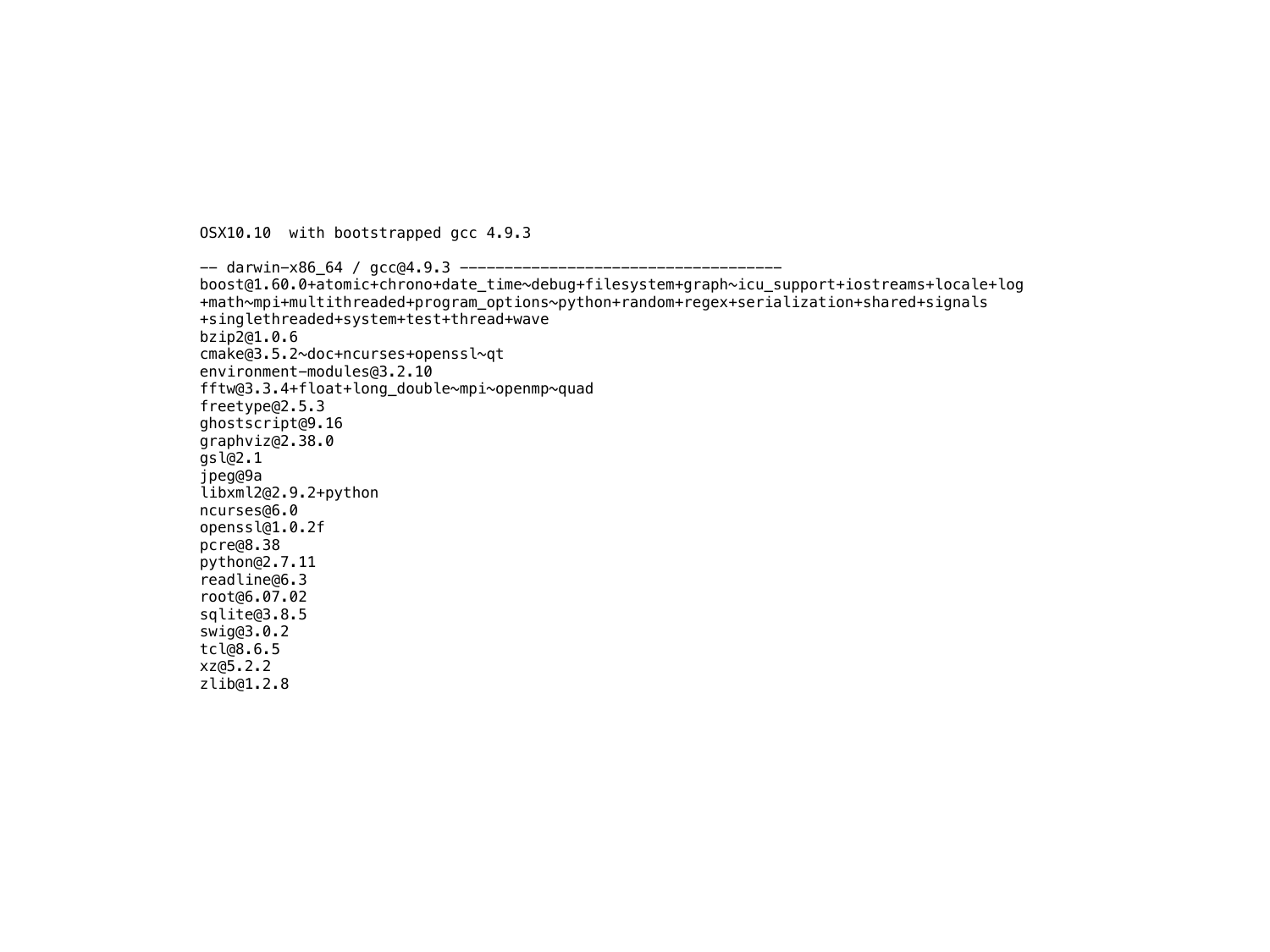```
SL7 ==> 52 installed packages. 
-- linux-x86 64 / gcc@4.8.5 ----
binutils@2.26+gold~krellpatch~libiberty gcc@4.9.3+binutils+gold gmp@6.1.0 mpc@1.0.3 mpfr@3.1.4 
-- linux-x86 64 / gcc@4.9.3 ----------------
boost@1.60.0+atomic+chrono~cxx14+date_time~debug+filesystem+graph~icu_support+iostreams+locale+log+math~mpi+multithreaded
+program_options~python+random+regex+serialization+shared+signals+singlethreaded+system+test+thread+wave 
bzip2@1.0.6 
cmake@3.5.1~doc+ncurses+openssl~qt 
cmake@3.5.2~doc+ncurses+openssl~qt 
cppunit@1.12.1 
dbus@1.11.2 
expat@2.1.0 
fastjet@3.1.3 
fftw@3.3.4+float+long_double~mpi~quad 
freetype@2.5.3 
gccxml@20150423 
geant4@10.01.p03 
ghostscript@9.16 
glib@2.42.1 
graphviz@2.38.0 
gsl@2.1 
jpeg@9a 
lcms@2.6 
lcov@1.12 
libevent@2.0.21+openssl 
libffi@3.2.1 
libmng@2.0.2 
libpng@1.6.16 
libtiff@4.0.3 
libxcb@1.11.1 
libxml2@2.9.2~python 
libxml2@2.9.2+python 
ncurses@6.0 
openssl@1.0.2g 
pcre@8.38 
py-mistune@0.7.1 
py-py2neo@2.0.8 
py-setuptools@20.7.0 
python@2.7.11 
qt@4.8.6~gtk~krellpatch~mesa 
readline@6.3 
root@6.06.02 
root@6.07.02 
sqlite@3.8.5 
swig@3.0.2 
tbb@4.4.3 
tmux@2.1 
xcb-proto@1.11 
xerces-c@3.1.3 
xrootd@4.3.0 
xz@5.2.2 
zlib@1.2.8
```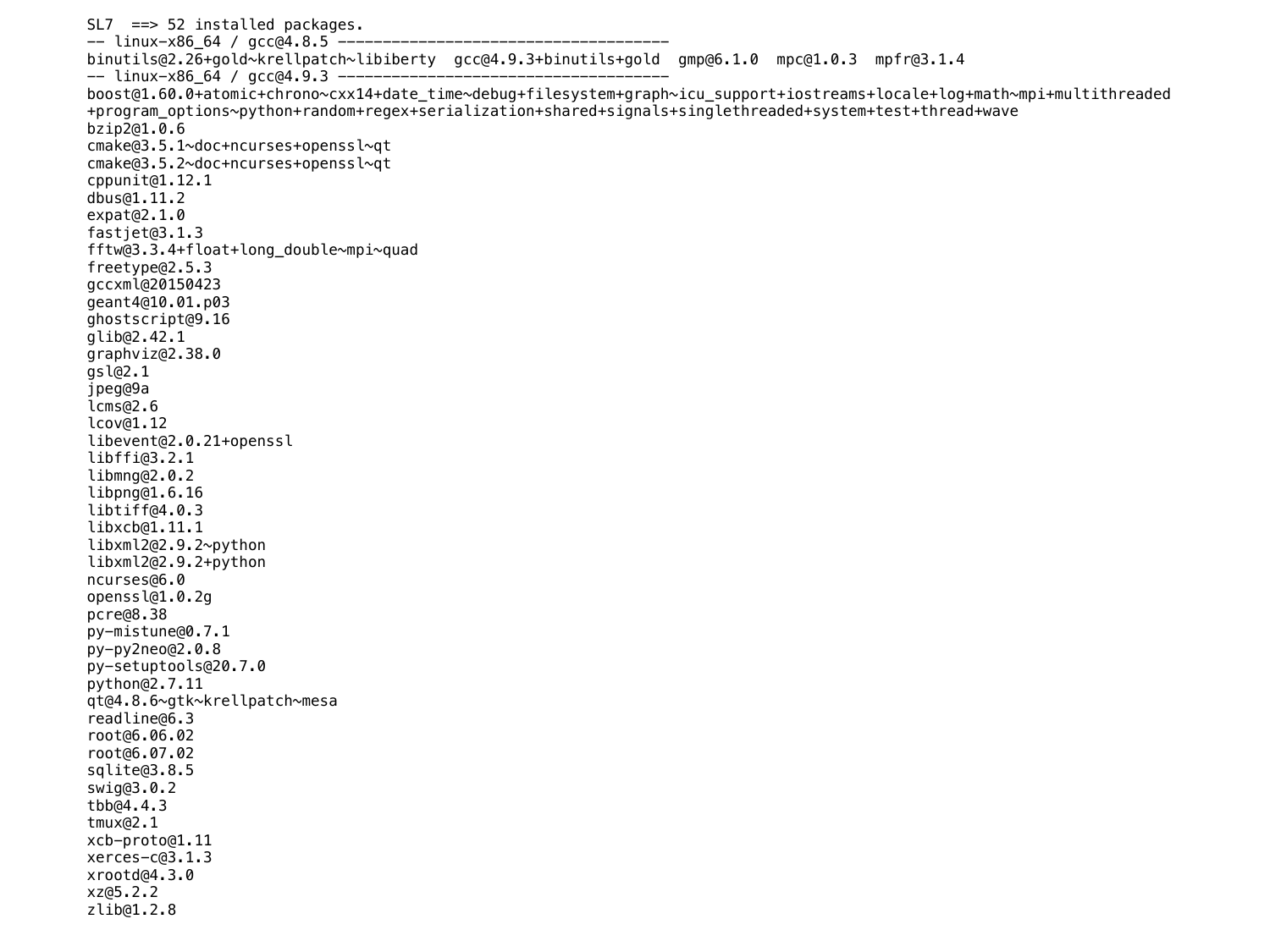```
SLF6 ==> 41 installed packages.
-- linux-x86_64 / gcc@4.4.7 ------------------------------------- 
binutils@2.26+gold~krellpatch~libiberty gcc@4.9.3+binutils+gold gmp@6.1.0 mpc@1.0.3 mpfr@3.1.4 
-- linux-x86_64 / gcc@4.9.3 ------------------------------------- 
boost@1.60.0+atomic+chrono~cxx14+date_time~debug+filesystem+graph~icu_support+iostreams+locale+log+math~mpi
+multithreaded+program_options~python+random+regex+serialization+shared+signals+singlethreaded+system+test+thread+wave 
bzip2@1.0.6 
clhep@2.3.1.1+cxx14~debug 
cmake@3.5.1~doc+ncurses+openssl~qt 
cmake@3.5.2~doc+ncurses+openssl~qt 
cppunit@1.12.1 
fastjet@3.1.3 
fftw@3.3.4+float+long_double~mpi~quad 
freetype@2.5.3 
gccxml@20150423 
geant4@10.01.p03 
ghostscript@9.16 
graphviz@2.38.0 
gsl@2.1 
jpeg@9a 
lcov@1.12 
libpng@1.6.16 
libxml2@2.9.2~python 
libxml2@2.9.2+python 
ncurses@6.0 
openssl@1.0.2g 
pcre@8.38 
py-mistune@0.7.1 
py-py2neo@2.0.8 
py-setuptools@20.7.0 
python@2.7.11 
readline@6.3 
root@6.06.02 
root@6.07.02 
sqlite@3.8.5 
swig@3.0.2 
tbb@4.4.3 
xerces-c@3.1.3 
xrootd@4.3.0 
xz@5.2.2 
zlib@1.2.8
```